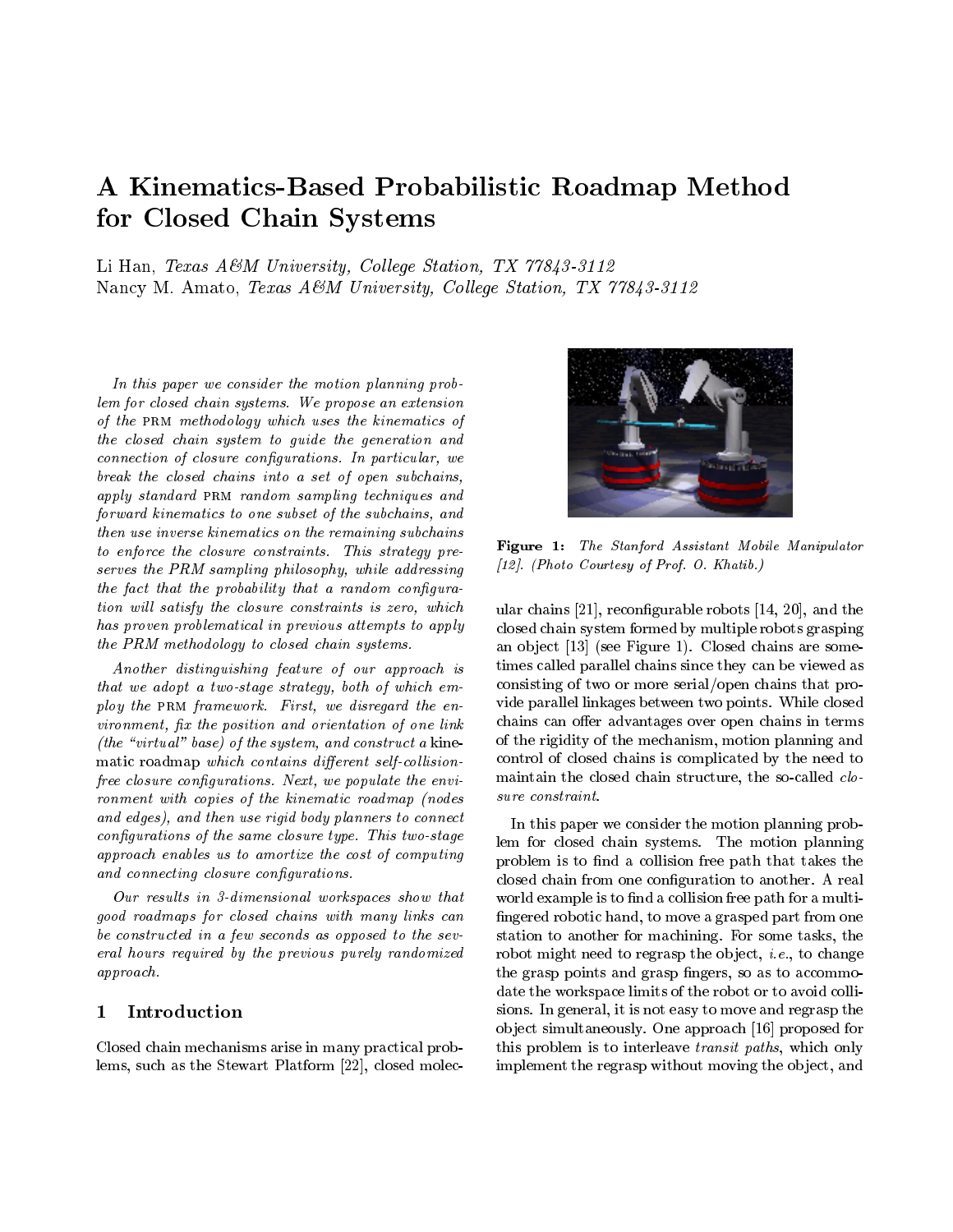The PRM planner for closed chain mechanisms proposed in [18] builds a roadmap in the portion of the configuration space that satisfies the closure constraints. The roadmap vertices are generated by first sampling points from the entire configuration space, and then performing a randomized gradient descent to try to transform them into congurations satisfying the closure constraints. Roadmap vertices are connected by a randomized gradient descent traversal of the constraint surface. When applied to closed chain linkages composed of line segments in the plane, this approach required several hours of computation to generate a well connected roadmap. Thus, while this work represents a crucial first step towards extending the PRM methodology to this important class of problems, the methods do not yet lead to efficient solutions for many practical problems.

#### 1.1 Our Approach

In this paper, we propose a new approach for planning the motion of kinematic chains with closure constraints. Like [18], we believe the prm methodology can be extended to closed chains. However, since the probability that a randomly generated node lies on the constraint surface is zero [18], we believe that the purely randomized philosophy of the PRM must be augmented with more deliberate techniques developed in the robotics community to deal with the closure constraints. In particular, we advocate the use of kinematics to guide the generation and connection of closure configurations. Briefly, the kinematics of an articulated object (such as a robotic finger) describes the relationship between the configuration/motion of the joints of the linkage and the resulting configuration/motion of the rigid bodies which form the linkage. Our planner uses both forward and inverse kinematics to generate closure congurations. In particular, we break the closed chain into a set of open subchains, apply standard PRM random sampling techniques and forward kinematics to one subset of the subchains, and then use inverse kinematics on the remaining subchains to enforce the closure constraints.

Another distinguishing feature of our approach is that we adopt a two-stage strategy, both of which employ the prm framework. First, we disregard the en-

nipulation systems, the general problem remains open and is one motivation for our work. Other motivational applications of closed chain motion planning include animation, virtual reality and training. Motion planning [15] is a challenging problem which involves complicated physical constraints and highdimensional configuration spaces. The fastest existing deterministic planner [6] takes time exponential in the number of degrees of freedom of the robot. On the other hand, a class of randomized planners proposed during the last decade have successfully solved many previously unsolved problems. In particular, Probabilistic Roadmap Methods (PRMs)  $[2, 3, 4, 5, 10, 11, 24]$ have been used successfully in high-dimensional con figuration spaces. The general methodology of PRMs is to construct a graph (the roadmap) during prepro-

cessing that represents the connectivity of the robot's free configuration space (C-space), and then to query the roadmap to find a path for a given motion planning task (see Figure 2). Roadmap vertices are (generated from) randomly sampled configurations which satisfy feasibility requirements (e.g., collision free), and roadmap edges correspond to connections between 'nearby' vertices found with simple local planning methods. For the most part, the ma jor successes for PRMs have been limited to rigid bodies or artic-

<sup>1</sup>Besides the collision-free and closure constraints, more manipulation constraints need to be taken into account for regrasp planning, which will be addressed in a follow up paper.



**Figure 2:** A probabilistic roadmap (C-space).

transform paths, which only transfer the object using xed grasps. A manipulation system on a transform path with a fixed grasp can be viewed as a system with closed chains.<sup>1</sup> While the transform path planning problem has been studied for simple robot ma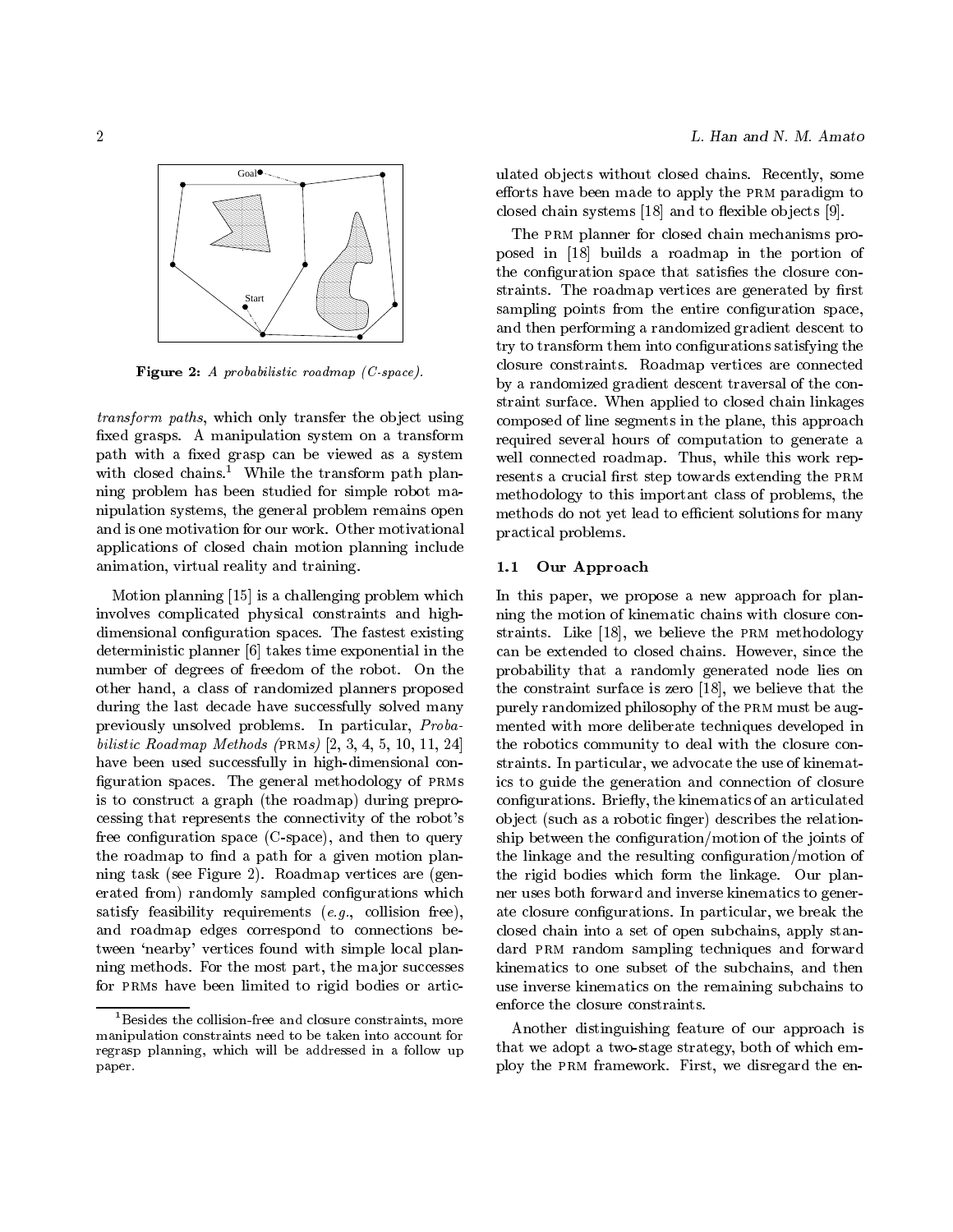A Kinematics-Based PRM for Closed Chain Systems 3



 $-$  -  $\blacksquare$  set a solution of a subset of a continuous roadmap path for a subset  $\blacksquare$ 7-link closed chain.

vironment, fix the position and orientation of one link of the chain (which can be viewed as a "virtual" base of the system)2 , and construct a roadmap which contains different self-collision-free closure configurations. We call this roadmap a kinematic roadmap since it deals solely with the robot's kinematics and utilizes both forward and inverse kinematics in its construction. Figure 3 shows snapshots from a path contained in a kinematic roadmap found by our planner. Next, we populate the environment with copies of (portions of) the kinematic roadmap. This stage again employs the PRM strategy. In particular, we select random configurations (position and orientation) in the environment for the base in the kinematic roadmap, and retain those portions of the kinematic roadmap that are collision-free. Finally, local planning methods for rigid bodies are used to connect congurations of the same closure type. Note that this strategy restricts the connection of different closure configurations to the kinematic roadmap, *i.e.*, the only edges between different closure types in the main roadmap are copied from the kinematic roadmap.

Our motivation for this two-stage approach is that it amortizes the cost of computing and connecting the closed chain configurations. Another benefit of this strategy is that we do not waste time trying to connect

unconnectable closure congurations when constructing the final roadmap. Indeed, our experimental results in 3-dimensional workspaces show that good roadmaps for closed chains with many links can be constructed in a few seconds as opposed to the several hours required by the previous purely randomized approach [18].

This paper is outlined as follows. In Section 2, we describe the related work in more detail. We formally define the closed chain motion planning problem in Section 3. The details of our approach are described in Sections 4 through 6. We present some experimental results in Section 7, and some concluding remarks in Section 8.

For simplicity and clarity, two-dimensional figures are used throughout this paper to illustrate the closed chain motion planning problem and our kinematicsbased prm motion planning approach. It should be noted that the general discussion and planning frame work are applicable to both two-dimensional and threedimensional workspaces.

#### $\bf{2}$ **Related Work**

PRMs. As mentioned in Section 1, the success of prms for rigid body and articulated open chain robots [2, 3, 4, 5, 10, 11, 24], has motivated the extension of the prm strategy to planning for elastic objects (FPRM) [9] and closed chains [18]. The ma jor challenge here is in finding an effective way to deal with the additional constraints imposed on the feasible robot congurations. In particular, while the only constraint on feasible con figurations for rigid bodies and open chains is that they be collision free (constraints on the joint variables of an open chain linkage can generally be encoded in the robot's configuration space), elastic objects can only achieve deformations with (local) minimum elastic energy and closed chains need to satisfy the closure constraints.

As previously mentioned, while [18] pioneered the use of PRMs on closed chain systems, the relative inefficiency of the randomized gradient descent technique used to generate closure configurations from randomly sampled configurations, and to connect closure configurations, emphasized the need for better techniques. The fundamental problem is that since the probability that a sampled node lies on a constraint surface is zero  $[18]$ , it is very difficult to find (and connect) configurations satisfying the closure constraints using purely

<sup>2</sup>The virtual base can be chosen in other ways. For example, in a hand-object manipulation system, we can choose the ob ject as the virtual base of the system.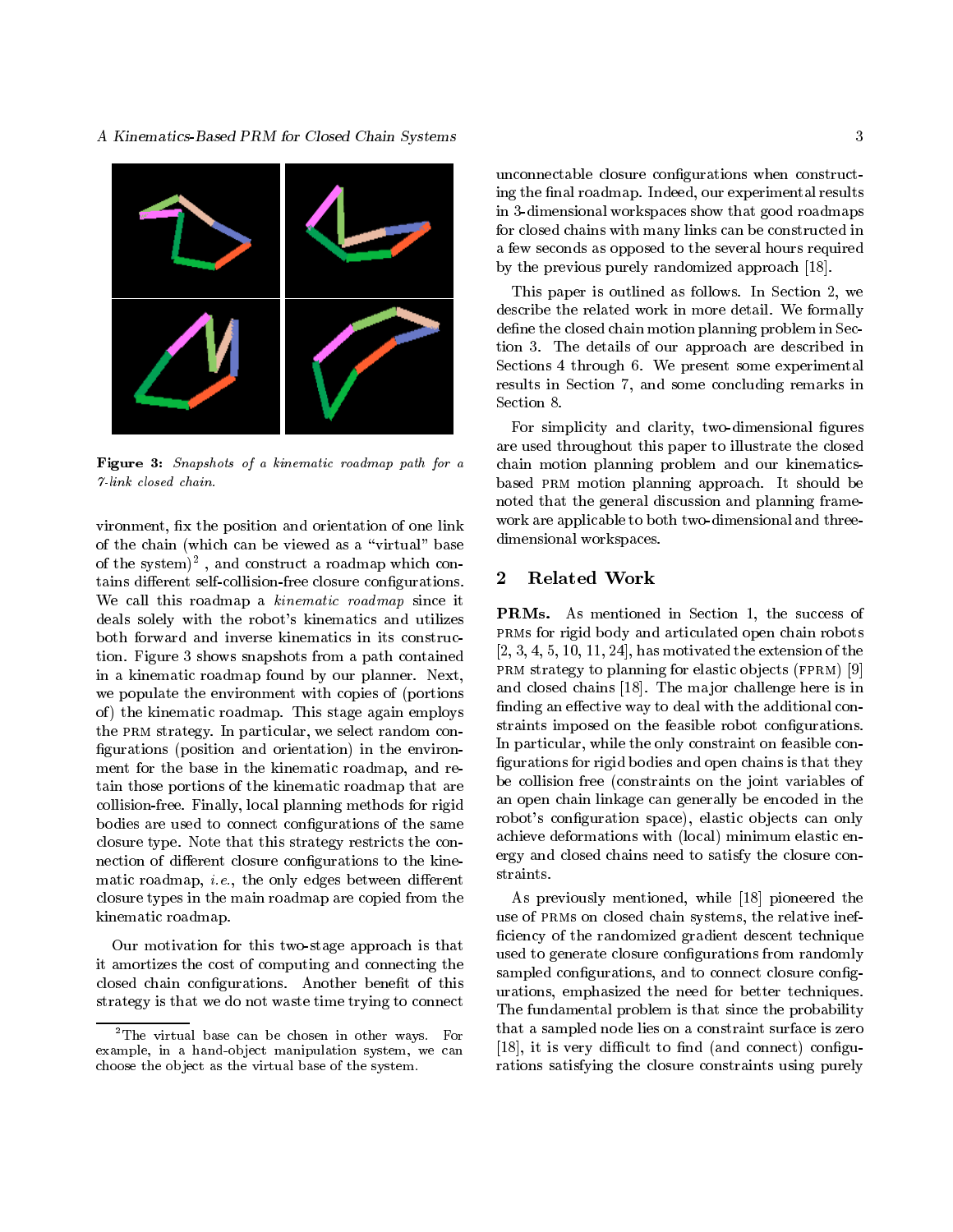4 L. Han and N. M. Amato

randomized techniques. This is what motivates our kinematic roadmap, whose construction employs both forward and inverse kinematics. We note that although it was not used, the possibility of placing pre-computed closure configurations at different locations in the environment was mentioned in [18].

FPRM [9] deals with the energy requirement for elastic ob jects in a manner similar to the kinematic roadmap we use for closed chains: minimal energy deformations are computed a priori, disregarding the obstacles in the environment, and then copies of these deformations are placed at randomly selected locations (positions and orientations) in the environment. How ever, a difference between FPRM and our approach is that we also use the prm strategy to construct the kinematic roadmap and populate kinematic roadmap edges, which correspond to connections between closure configurations. In contrast, FPRM populates minimal energy deformations only and performs node connection directly in the environment. We note that our two-stage PRM strategy can be applied to flexible object motion planning. More specifically, we can first generate a "deformation" roadmap with connections between minimal energy deformations in a clear environment and then populate it to the real environment containing obstacles.

Other Methods. A random exploration strategy, based on the Ariadne's Clew Algorithm [1], has been used to solve point-to-point inverse kinematics problems for redundant manipulators. Given an initial con figuration of a robot, the problem was to find a reachable configuration that corresponds to a desired position and orientation of the robot end-effector and to find a feasible path connecting the initial and the goal conguration. Central to their approach was the construction of a roadmap<sup>3</sup> which took into account constraints due to joint limits, self-collision, and collision with environment obstacles. A point-to-point inverse kinematics problem was then solved by querying the roadmap.

In [25], the recently proposed Rapidly-exploring Random Trees (RRT) [17] strategy was used to greatly decrease the computation time required for several of the examples studied in [18].



Figure 4: Breaking a Closed Chain into 2 Open Chains

#### 3 Problem Formulation

In this section, we study the configuration spaces of multi-link chains and discuss the effect of closure constraints on these spaces. When a linkage system in volves multiple closed chains, the overall closed chain constraint is satised if and only if each closed chain constraint is satised. Therefore, we discuss in detail only the case for one closed chain, with the understanding that the problem involving multiple closed chains can be similarly formulated and handled by our planner.

We first note that a closed chain system can alternatively be viewed as a linkage system consisting of a collection of open chains, where we `break' each closed chain, and then satisfy the closure constraints, if any, by forcing the break points to coincide. For example, in Figure 4, chain 1 and chain 2 form a closed chain where the frames  $E_1$  and  $E_2$  attached to the breakpoint (the "end effector") must coincide to satisfy the closure constraints.

Consider a closed chain system that can be broken into  $k$  open chains. The configuration of an open chain  $i$  can be specified by its base configuration and its joint variables. In particular, the conguration of the base can be specied by the Euclidean (rigid body) transformation from the world frame  $F_W$  to the body frame  $F_{B_i}: g_{wb_i} = (p_{wb_i}, R_{wb_i}) \in SE(d)$ where  $d \in \{2, 3\}$  is the dimension of the workspace,  $p_{wb_i} \in \mathbb{R}^d$  and  $R_{wb_i} \in SO(d)$  are, respectively, the position and orientation of  $F_{B_i}$  relative to  $F_W$ , and  $SE(d)$  denotes the special Euclidean group. Denote by  $\beta_i = (\beta_{i1}, \ldots, \beta_{in_i})$ , the vector of joint variables for chain  $i$ . For a revolute joint, the joint variable is an angle  $\beta_{ij} \in [0, 2\pi)$ , with the angle  $2\pi$  equated to angle 0, which is naturally associated with a unit circle in

<sup>&</sup>lt;sup>3</sup>While the roadmap in [1] is called a kinematic roadmap, it is different from our kinematic roadmap which we construct without any knowledge of the obstacles in the envi-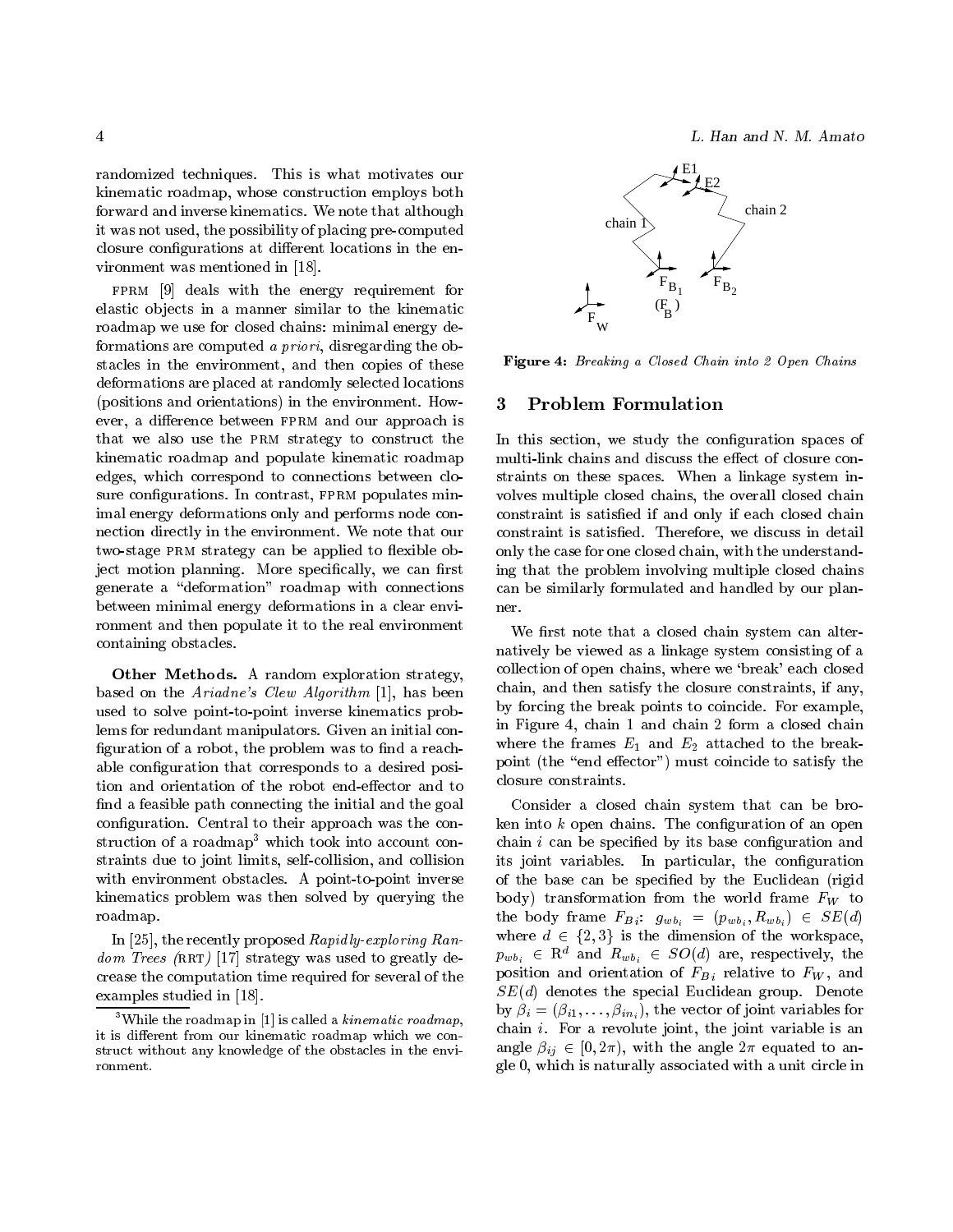#### A Kinematics-Based PRM for Closed Chain Systems 5  $\frac{1}{2}$  5  $\frac{1}{2}$  5  $\frac{1}{2}$  5  $\frac{1}{2}$  5  $\frac{1}{2}$  5  $\frac{1}{2}$  5  $\frac{1}{2}$  5  $\frac{1}{2}$  5  $\frac{1}{2}$  5  $\frac{1}{2}$  5  $\frac{1}{2}$  5  $\frac{1}{2}$  5  $\frac{1}{2}$  5  $\frac{1}{2}$  5  $\frac{$

the plane, denoted by  $S^1$ , and hence we write  $\beta_{ij} \in S^1$ . the A prismatic joint is described by a linear displacement  $\beta_{ij} \in \mathbb{R}$  along a directed axis. In summary, the *config*uration space of a multi-link robot can be represented as

$$
\mathcal{C} = \{ (g_{wb_1}, \beta_1, \cdots, g_{wb_k}, \beta_k) | \newline g_{wb_i} \in SE(d), \beta_i \in S^{r_i} \times \mathbb{R}^{p_i}, i = 1, \cdots, k \} \cdot (1) \qquad \text{tw}
$$

where  $r_i$  and  $p_i$  are the number of revolute joints and prismatic joints for link i, respectively.

One of the reasons PRMs work well for systems without closed chains is that any configuration q sampled from  $\mathcal C$  is a *valid* configuration (when collision constraints are ignored). However, this is not true for systems involving closed chains where  $q$  must also satisfy the closure constraints. For example, the two endeffector frames in Figure 4 must coincide:

$$
g_{we_1} = g_{wb_1}g_{b_1e_1}(\beta_1) = g_{wb_2}g_{b_2e_2}(\beta_2) = g_{we_2} \qquad (2)
$$

where  $g_{b_i e_i}(\beta_i), i = 1, 2$ , is the forward kinematic transformation  $[7, 19]$  of chain i which determines the endframe configuration based on joint variables. *(Inverse* kinematics solves the inverse problem of determining proper joint variables to achieve some specied endframe configuration.)

The closure constraint is often expressed in the form  $f(y)=0$  (e.g.,  $g_{we_1} - g_{we_2} = 0$ ). When multiple closed chains exist in a linkage system, each closed chain imposes one closure constraint; the lth such constraint is denoted by  $f_l$ , and we use  $f(q) = 0$  to denote  $f_l(q) = 0$ , for all  $1 \leq l \leq K$ , where K is the number of closed chain constraints. In general, the valid congurations of a closed chain system lie in the set:

$$
\mathcal{C}_{closure} = \{ q | q \in \mathcal{C} \text{ and } f(q) = 0 \}. \tag{3}
$$

Notice that closure constraints such as Equation 2 can be transformed to the zeros of polynomials using the projective transformation. Then, the valid configurations of the system,  $\mathcal{C}_{closure}$ , define a lowerdimensional algebraic variety embedded in the higherdimensional configuration space  $C$ . This is roughly analogous to embedding a 2-dimensional surface or a 1-dimensional curve in a three dimensional space. The fact that the volume measure of a low-dimensional entity in a high-dimensional ambient space is zero is why

the probability that a random configuration  $q \in \mathcal{C}$  will satisfy the closure constraint is zero. While closure constraints pose difficulties for standard PRM planners, as we will see, the structure of  $C_{closure}$  can be utilized to guide the generation and connection of closure con figurations.

Finally, for both open and closed chain systems, feasible configurations should not involve collision between the robot and an obstacle, or self-collision among the links. We denote by  $\mathcal{C}_{free}$  the set of robot configurations  $q \in \mathcal{C}$  which do not cause any collision in the system.

Using the notation defined above, the closed-chain motion planning problem can be defined as follows:

**Problem 1** Given a start configuration  $q_0$  and a goal configuration  $q_1$ , the objective of the planner is to find a path  $q(t), t \in [0, 1]$ , such that  $q(0) = q_0, q(1) = q_1$ , and  $\forall t \in [0, 1], q(t) \in \mathcal{C}_{closure} \cap \mathcal{C}_{free}$ .

#### 4 A Kinematics-Based PRM

In this section, we describe the high-level strategy of our kinematics-based prm for closed chain systems.

We begin by noting that the closure constraint in Equation 2 can be reduced to:

$$
g_{wb_1}(g_{b_1e_1}(\beta_1) - g_{b_1b_2}g_{b_2e_2}(\beta_2)) = 0 \tag{4}
$$

$$
g_{b_1e_1}(\beta_1) - g_{b_1b_2}g_{b_2e_2}(\beta_2) = 0 \tag{5}
$$

where  $g_{b_i e_i}$ ,  $i = 1, 2$ , are the end-frame configurations described in the body frame  $F_{B_i}$ , and  $g_{b_1 b_2}$  is the transformation from the base link of chain 1 to the base link of chain 2. If we think of the base link of the first chain as the virtual (mobile) base of the system, its configuration  $g_{wb_1}$  can be interpreted as a rigid body motion on the system. In other words, Equation 4 reveals one important property of closure configurations: rigid body transformations preserve closure configurations. Equation 5 further shows that closure constraints can be defined independent of the base configuration.

In the following discussion, we will use  $g_{wb}$  to denote the conguration of the virtual base of the system. In addition, we will treat the transformation from the system base to the base of any chain, say chain  $i$ , as a virtual link with joint variables being the parameterization of the transformation  $g_{bb_i}$ , e.g., a position vector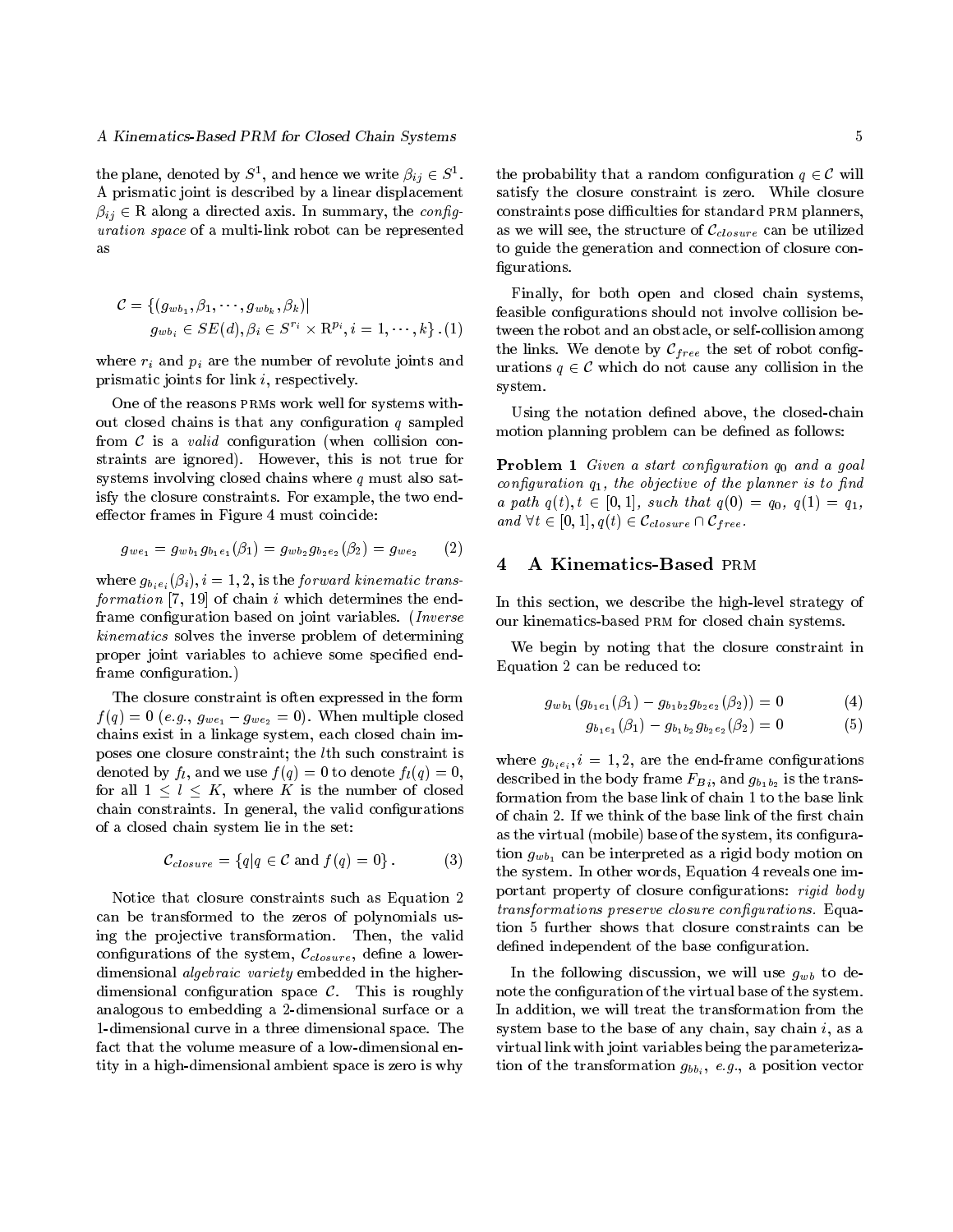(prismatic joints)  $p_{bb_i} \in \mathbb{R}^d$  and an orientation vector (revolute joints)  $\alpha_{bb_i} \in S^{\frac{(\alpha_1-\alpha_2)}{2}}$ . Thus, every open erate chain can be viewed to be virtually extended to the system base. As a result, we can define a joint variable for the extended chain as  $\theta_i = (p_{bb_i}, \alpha_{bb_i}, \beta_i), i = 1, \cdots, k$ . For simplicity, we will call  $\theta_i$  the joint variable of subchain  $i$ , with the understanding that it includes the virtual joint variables, when applicable. Define the joint variable of the system to be  $\theta = (\theta_1, \dots, \theta_k) \in S^r \times \mathbb{R}^p$ , where  $p$  and  $r$  are the total number of prismatic joints and revolute joints, respectively. Then the system con figuration space can be rewritten as

$$
\mathcal{C} = \{(g_{wb}, \theta)|g_{wb} \in SE(d), \theta \in S^r \times \mathbf{R}^p\}.
$$
 (6)

Since the closure constraint (Equation 2) or its general form  $f(q) = 0$ , in fact, does not depend on the base configuration and only specifies constraints with respect to joint variables, we can define the equivalent constraints of <sup>f</sup> on the joint variables as

$$
\tilde{f}(\theta) = 0 \tag{7}
$$

Furthermore, define

$$
\tilde{\mathcal{C}}_{closure} = \left\{ \theta | \theta \in S^r \times \mathbb{R}^p, \tilde{f}(\theta) = 0 \right\}.
$$
 (8)

Now, the subset of  $\mathcal C$  corresponding to closure configurations can be expressed as:

$$
\mathcal{C}_{closure} = \left\{ (g_{wb}, \theta) | g_{wb} \in SE(d), \theta \in \tilde{\mathcal{C}}_{closure} \right\} \quad (9)
$$

The following two observations summarize the above discussion, and form the basis of our two-stage prm closed chain planner:

**Observation 1** Only the joint variables  $\theta$  determine if a configuration  $q = (q_{wb}, \theta)$  is closure or not. The  $closure$  constraint defines an algebraic variety (Equation 8) on  $\theta \in S^r \times \mathbb{R}^p$ , which can be parameterized almost everywhere. In other words,  $\theta$  can be partitioned into  $\theta_a$  and  $\theta_p$ ,  $\theta = \theta_a \times \theta_p$ , where  $\theta_p$  can be determined from  $\theta_a$  based on the closure constraints (Equation 7).

**Observation 2** A given "closure configuration"  $\theta$ , can be combined with different base configurations  $g_{wb} \in SE(d)$ , which corresponds to placing the same  $closure$  configuration at different locations in the environment.

The first observation suggests an efficient way to generate closure congurations: ignore the environment (obstacles) and set a nominal base configuration, randomly generate  $\theta_a$  and determine the corresponding  $\theta_p$ by solving the closure constraints (Equation 7), and retain the self-collision free closure congurations. For example, consider the closed chain shown in Figure 4. Suppose we select the joint variables of chain 2,  $\theta_2$ , as the *active variables*  $\theta_a$ , and randomly generate values for them. We then use forward kinematics to determine the end-frame configuration  $g_{be_2}$ , and then use *inverse* kinematics to compute joint variables of chain 1 (the *passive variables*  $\theta_p$ ) which will make  $g_{be_1}$  coincide with  $g_{be_2}$  and satisfy the closure constraints.

 $\sum_{n=1}^{\infty}$  matic connectivity of the closure structures, and its The closure configurations generated will be the vertices of a (small) roadmap which records paths connecting self-collision-free closure congurations (again, with no dependence on the base configuration  $g_{wb}$ ). The edges in this roadmap can be generated using straight-line, or any other simple local planner to connect the active variables  $\theta_a$  of the two closure configurations, and then computing the corresponding passive variables  $\theta_p$  along the local path. As with any PRM, a self-collision-free local path is recorded as a roadmap edge. By a slight abuse of terminology, we call such a roadmap a kinematic roadmap since it reveals the kineconstruction involves the computation of both forward and inverse kinematics. Figure 5(a) shows a three-node kinematic roadmap for a 4-link closed chain.

> The second observation suggests that we place multiple copies of the same closure conguration in the environment. There are two advantages to this approach. First, we quickly populate the environment with closure congurations and amortize the cost of computing a closure configuration. Second, we can treat configurations with the same closure structure as rigid body configurations, which can then be connected by efficient rigid body prm local planning methods.

> While one could generate a roadmap simply from configurations with *one* closure structure, the query process would have to connect any start conguration and goal configuration to this closure structure, which might become very hard, or might not be possible at all. Hence, instead of copying only one closure conguration, we copy an entire kinematic roadmap to the environment and retain all vertices and edges that are collision free (see Figure 5(b)). Next, we group con-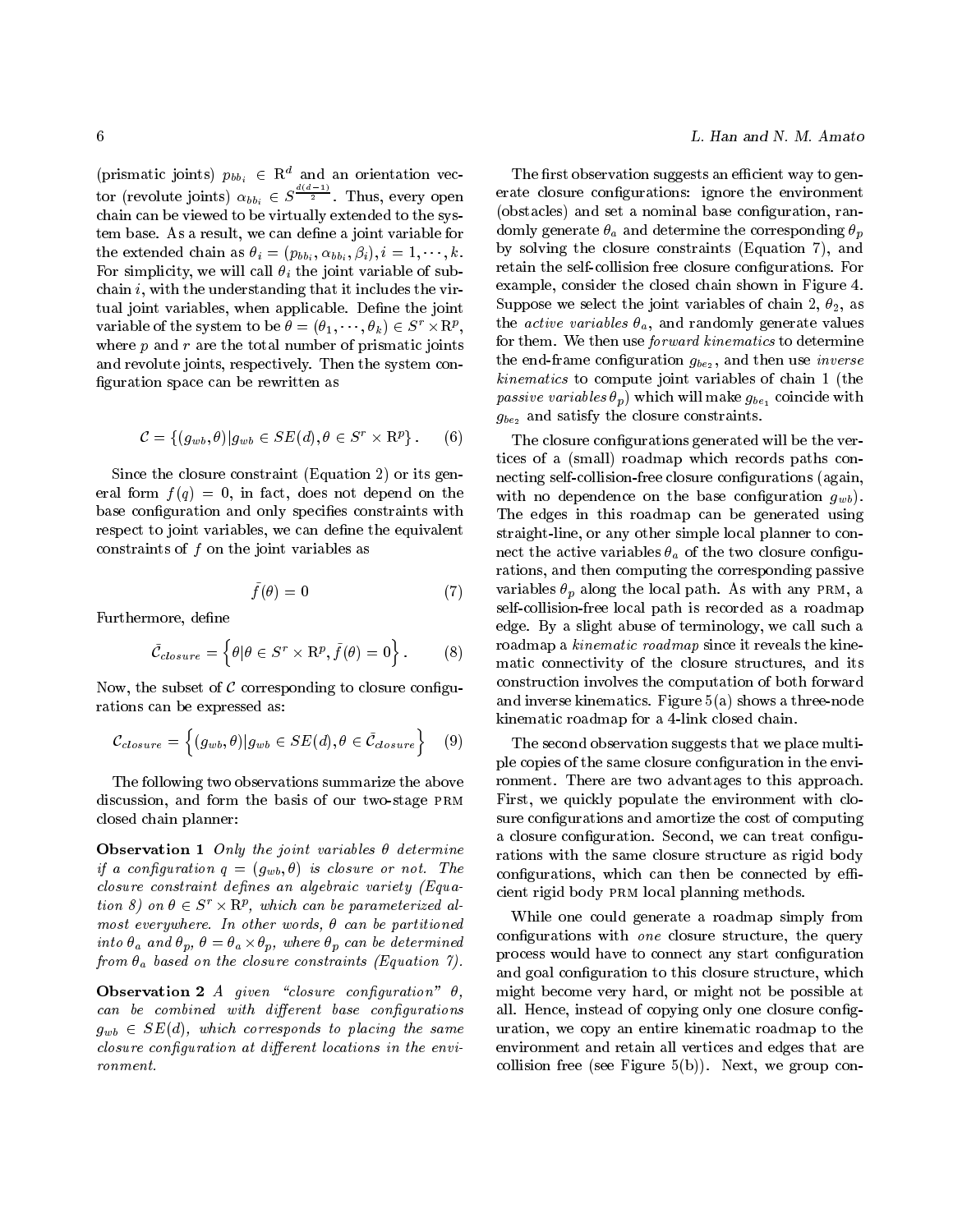

Figure 5: (a) A kinematic roadmap (Workspace), (b) copying the kinematic roadmap to dierent base congurations (C-space), and (c) connecting configurations with the same closure structure (C-space).

figurations by closure structure, and attempt to make (rigid body) connections within each group (see Figure  $5(c)$ ).

#### 5 The Kinematic Roadmap

This section discusses a PRM planner to construct a kinematic roadmap. Recall that the kinematic roadmap encodes the connectivity of the closure con figurations  $\theta \,\in\, {\mathcal{C}}_{closure}$  and does not depend on the  $\qquad \quad \parallel$ environment.

Kinematic Roadmap Construction

**NODE GENERATION** 

- (find self-collision-free closure configurations)  $\mathfrak{D}$ . **CONNECTION** (connect nodes and save paths with edges)
	- (repeat as desired)

#### 5.1 Node Generation

The task here is to generate joint variables  $\theta$  which satisfy the closure constraints and retain self-collision-free closure congurations as kinematic roadmap nodes. Recall that  $\theta$  can be partitioned into active and passive variables,  $\theta_a$  and  $\theta_p$ , where the value of  $\theta_p$  can be determined for a given  $\theta_a$  value based on closure constraints.

From an algorithmic point of view,  $\theta_a$  needs to be chosen such that for a given value of  $\theta_a$ , the corresponding value of  $\theta_p$  satisfying the closure constraints, if any, can be computed efficiently. While solutions are not known for inverse kinematics problems for general linkages, the closed-form inverse kinematic solutions for simple chains (such as 4-link chains) and most industrial robots do exist. Therefore, we are most



Figure 6: Closure congurations for some kinematic chains generated by our planner.

interested in choosing  $\theta_a$  and  $\theta_p$  as consecutive joint variables. More specifically, for a system involving  $K$ closed chains, each closed chain is broken into two open chains: one an "active chain" with joint variables  $\theta_{la}$ and the other a "passive chain" with joint variables  $\theta_{lp}$ , where  $l = 1, \ldots, K$ , is the index of the closed chain. We also need to ensure that the chain corresponding to the passive joint variables  $\theta_p$  has a closed-form inverse kinematic solution. This can always be done, for example, by choosing any three consecutive joint variables in each closed chain as  $\theta_p$ .

Node Generation for Kinematic Roadmap

<sup>1.</sup> Randomly generate  $\theta_a$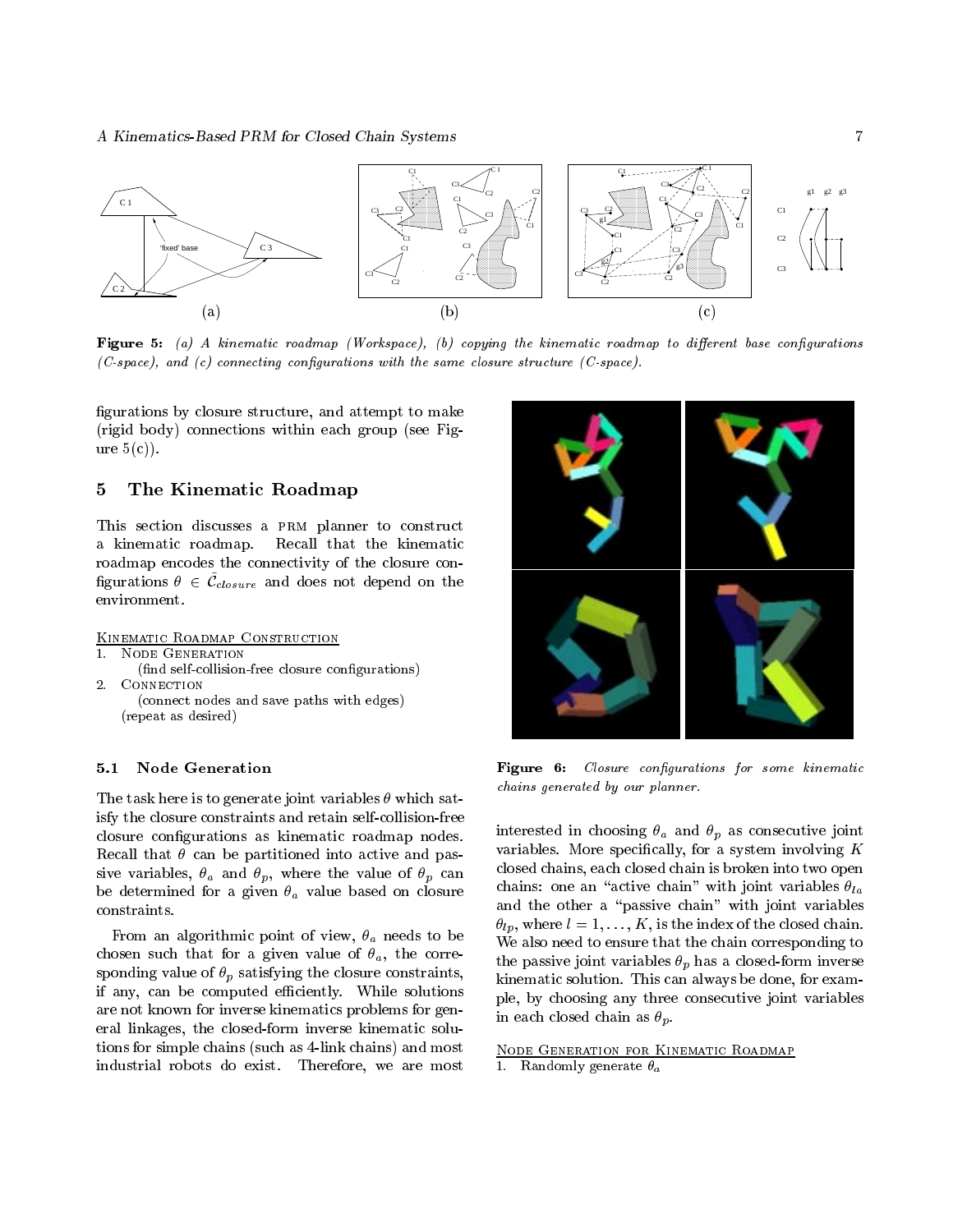8 **S L. Han and N. M. Amato** 

- 2. Use forward kinematics for active chains to compute end-frame configurations  $g_{la}, l = 1, \ldots, K$ , at the break point of each closed chain;
- $\mathbf{3}$ Use inverse kinematics for passive chains to compute joint variables  $\theta_p$  to achieve the end-frame configurations computed in Step 2.
- $\overline{4}$ . If a solution is found in Step 3 (closure exists)
- 5. If closure configuration  $\theta = (\theta_a, \theta_p)$ is self-collision free
- 6. retain  $\theta$  as a kinematic roadmap node

In Step 3, if multiple solutions exist for the inverse kinematics problem, we can either keep all solutions or randomly choose one. Figure 6 shows some closure congurations generated by our planner.

Finally, we note that when a link or joint is involved in multiple closed chains, i.e., when the system involves common loops, the closed chain constraints need to be carefully handled to guarantee that different closed chains will result in the same link conguration or the same joint variable. In particular, we can use the algorithm above to close loops one by one, by choosing joint values to avoid breaking loops while creating other loops. The first loop can choose arbitrary values for its active joint variables  $\sigma_a$ . It the loop cannot be closed, *i.e.*, there does not exist  $\sigma_p$  satisfying the closure constraints, then discard it. Otherwise, continue working on its neighboring loop, say loop 2. Assume the joints  $\sigma_c$  are co  $c$  are common for loop  $r$  and  $r$  and  $r$  and  $r$  and  $r$  and we will use  $\cdots$ the values of  $\sigma_c^2$  that have been computed from loop 1 since as part of the active joint values  $\sigma_a^2$  of loop 2 (to keep and loop 1) and then compute the corresponding  $\sigma_{\bar{n}}$ . In general, if a loop shares joint variables with other loops, it has to keep the values of the common joint variables that have been determined from the closure constraints of other loops. Clearly, when a loop has more determined joint values, it is more constrained, and thus it is more difficult to close the loop. One heuristic for node generation of common loops is to start from the loop with the largest number of common joints. For the example shown in Figure 7, it would be better to start from the center loop.

For the efficiency of the PRM node generation, it is important to choose  $\theta_a$  and  $\theta_p$  in a way that the inverse kinematics for the passive chains, corresponding of the active chain and passive chains by  $W_a$  and  $W_p$ , to the  $\theta_p$  joint variables, has a closed form solution. It is also important to maximize the probability that a closure conguration can be obtained given a randomly generated  $\theta_a$ . For example, consider the closed



**Figure** *1: A system with Common Loops* 



**Figure 8:** Different form partition schemes.

chain shown in Figure 8. Two possible selections of  $\theta_p$ are shown: (i) the two joints marked with black circles, or (ii) the three joints marked with squares. In this case, the three joint option would be preferable, since the intersection of the workspaces of the active and passive chains is larger. In the following, we make this argument more precise.

Recall that the workspace of an open chain with joint variables  $\theta$  is defined as

$$
W = \{g_{be} \in SE(d) | \exists \theta \in Q, s.t. g_{be} = g_{be}(\theta)\} \qquad (10)
$$

where  $Q$  is the joint space, *i.e.*, the set of all possible joint variable values with joint limits taken into account,  $g_{be}$  is the end-frame configuration with respect to the base, and  $g_{be}(\theta)$  is the forward kinematics of the open chain.

For one closed chain, we denote the end-frame configuration of the active chain by  $g_{ba}$ , and the workspaces respectively.

**Observation 3** A randomly generated value of  $\theta_a$  can result in a closure configuration, *i.e.*, there exist passive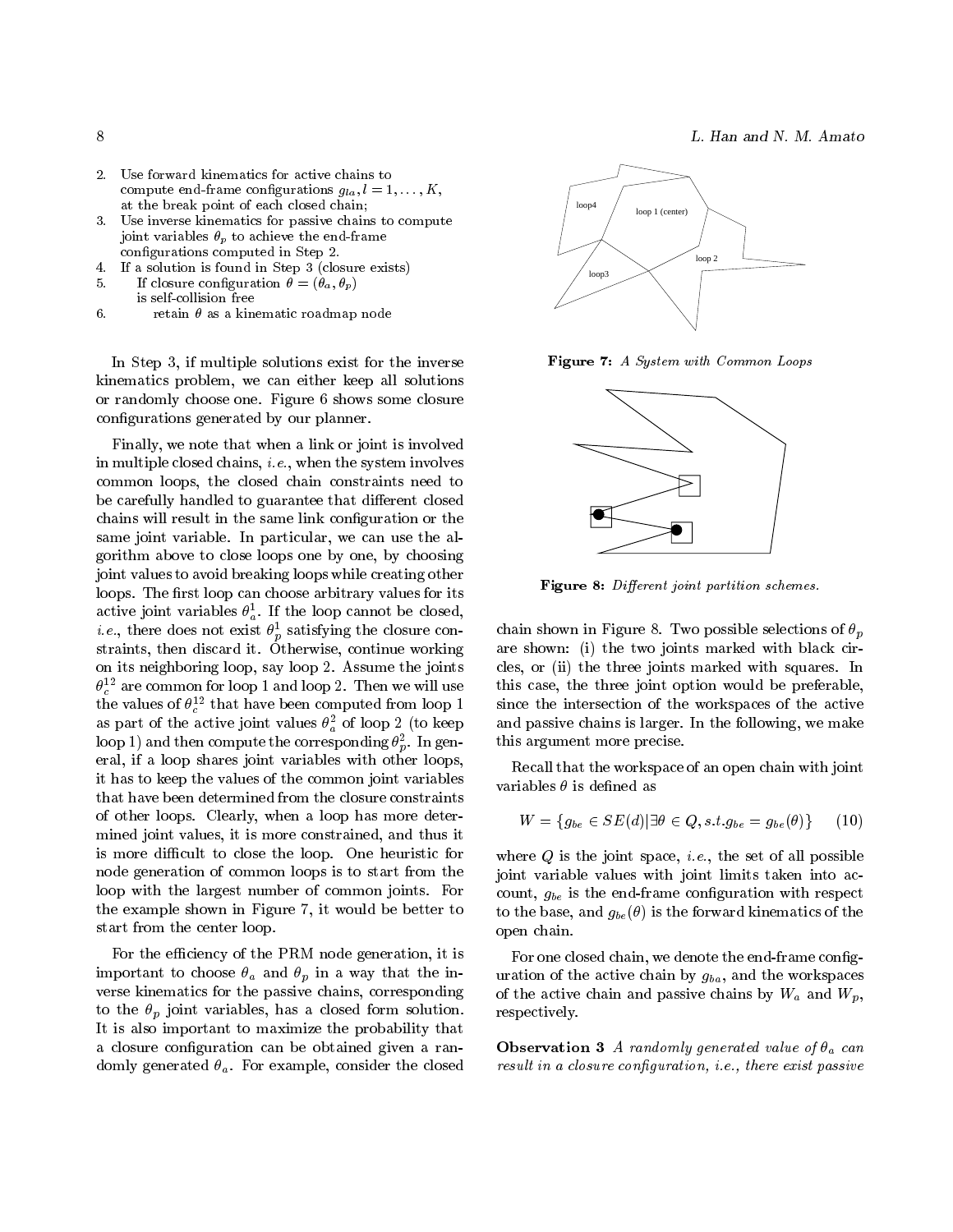#### A Kinematics-Based PRM for Closed Chain Systems 9

joint variable values satisfying the closure constraint, if and only if the end-frame configuration of the active chain,  $g_{ba}$ , falls in the workspace of the passive chain, *i.e.*  $g_{ba} \in W_p$ .

Therefore, a rough estimate of the probability that a randomly generated  $\theta_a$  results in a closure configurations is:

$$
prob(\text{closure}) \approx \frac{Volume(W_p \cap W_a)}{Volume(W_a)} \tag{11}
$$

where Volume denotes the volume of the workspace measured in  $SE(d)$ .

**Remark 1** If both  $W_p$  and  $W_a$  can be computed, then a random closure configuration  $\theta = (\theta_a, \theta_p)$  can be obtained by randomly choosing a configuration in  $W_p\cap W_a$ and using inverse kinematics of both the active chain and the passive chain to compute  $\theta_a$  and  $\theta_p$ . This is one of the most effective ways to generate a random closure configuration. However, it is not easy to compute the workspaces. We will still use  $\theta_a$  and  $\theta_p$  in the following discussion with the understanding that the knowledge of the workspaces, when available, should be exploited to improve the effectiveness of node generation.

Since multiple joint variable values may result in the same end-frame configuration, the above probability  $\frac{3}{4}$ . measure is not accurate because it does not take the multiplicity into account. Denote by  $g^{-1}(g_{ba})$  the inverse kinematic solutions for one end-frame conguration of the active joints. Then, the probability of obtaining a closure configuration from a randomly generated  $\theta_a$  is:

$$
prob(\text{closure}) = \frac{Volume(g^{-1}(W_p \cap W_a))}{Volume(g^{-1}(W_a))}
$$
(12)

where  $g^{-1}(W)$  denotes set of inverse kinematic solutions for each configuration in  $W$ , and where the volume is computed in the active joint space instead of  $SE(d)$  as in Equation 11.

As different joint partition schemes may result in different probabilities of successfully generating a closure configuration, the joint partition scheme should ideally be chosen based on this probability. However, the computation of the probability measure (Equation 12) in volves the computation of the workspaces, inverse kinematics, and volume integrals, which is probably too complicated to be practical for most linked systems.

Nevertheless, the probability measure provides us with insight that can be used to develop heuristics to guide the partition of the joint variables. For example, balancing the lengths of the active and passive chains is one possible heuristic.

 $\mathcal{L}$  result in longer passive chains with more complicated Finally, we note that increasing the probability that a closure conguration exists will in many cases complicate the inverse kinematics for the passive chain. For example, the length heuristic mentioned above might inverse kinematics than the 3-joint/4-link chains we have selected.

### 5.2 Node Connection

An edge between two closure configurations in the kinematic roadmap consists of a sequence of intermediate closure congurations. Since it is relatively expensive to generate closure congurations, the edges of the kinematic roadmap are saved for future use. Node connection in the kinematic roadmap follows the standard PRM framework.

Node Connection for Kinematic Roadmap

- 1. For any two 'nearby' closure configurations  $\theta_i$  and  $\theta_j$
- Use (simple) local planner to find path from  $\theta_{ia}$  to  $\theta_{ia}$ :  $\theta_a(t), t \in [0, 1]$ , where  $\theta_a(0) = \theta_{ia}, \theta_a(1) = \theta_{ja}$
- 3. For each intermediate point on the path  $\theta_a(t)$
- If inverse kinematics determines that no  $\theta_p(t)$ exists to satisfy the closure constraints
- 5. return no-edge
- 6. Choose the closure configuration  $\theta(t)$  that is continuous from previous step
- 7. If  $\theta(t)$  involves self-collision, then return no-edge 8. endfor
- 9. save the edge (and with it the path  $\theta(t), t \in [0, 1]$ )

10. return edge-exist

The connection of common loop configurations has to be processed similarly as for the node generation of common loops. In general, any connection strategy and local planner for rigid body robots or serial chains, such as the nearest neighbors connection strategy and the C-space straight line local planner, can be used to choose pairs of closure congurations for potential edge generation and to connect the active joint variables. When the system involves complicated closed chain structures, more sophisticated techniques such as the Jacobian method or a point-to-point inverse kinematic solver [1] can also be used to generate kinematic roadmap edges. The distance metric on the set  $\mathcal{C}_{closure}$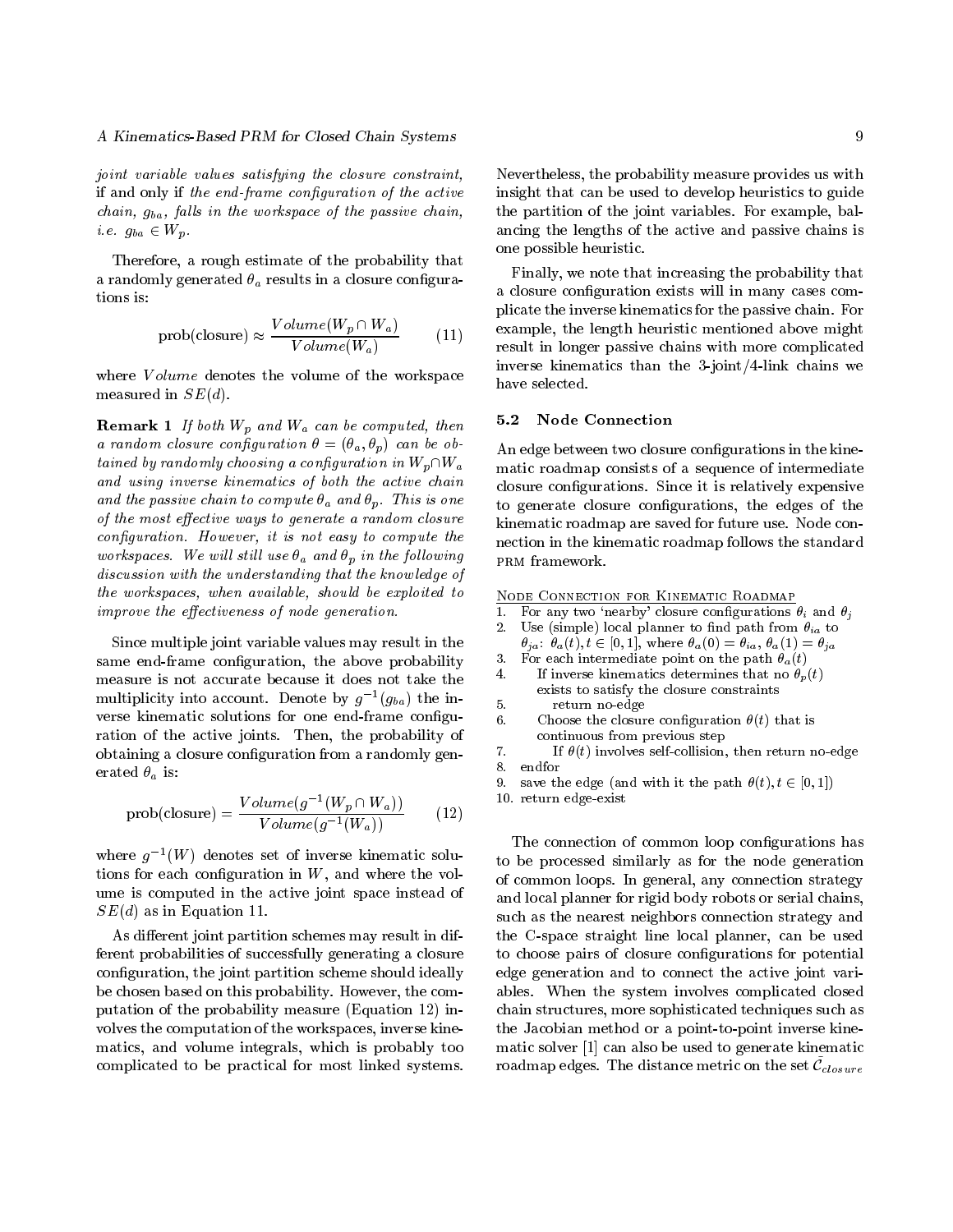$$
dist(\theta_1 - \theta_2) = \|\theta_1 - \theta_2\| \tag{13}
$$

#### 6 6 Building a Roadmap from a Kinematic Roadmap

The kinematic roadmap provides us with a set of selfcollision-free closure configurations  $\theta \in \mathcal{C}_{closure}$  (Equation 8) and connections between them. Therefore, by randomly generating base configurations  $g_{wb}$ , we can 6.2 `populate' the environment with kinematic roadmap nodes and edges  $-$  this will only require collision detection with environment obstacles since we save the paths associated with the kinematic roadmap edges. Furthermore, roadmap nodes generated from the same closure conguration can be treated as rigid body con figurations during roadmap connection.

PROTOTYPE KINEMATICS-BASED PRM

- I. Populate Environment with Kinematic Roadmap generate random base congurations and retain collision-free parts of kinematic roadmap in roadmap
- II. Additional Connection of Roadmap Nodes connect roadmap nodes with the same closure structure using rigid body planners

#### 6.1 Populating the environment with copies of the Kinematic Roadmap

POPULATING ENV. WITH COPIES OF KINEMATIC ROADMAP

- $\overline{1}$ Choose random vertex  $\theta$  from the kinematic roadmap 7
- 2. Generate random base configuration  $g_{wb}$ 3. If the configuration  $(g_{wb}, \theta)$  is collision-free 4. Retain  $(g_{wb}, \theta)$  as a roadmap vertex
- 5. For each neighbor of  $\theta$ , say  $\bar{\theta}$ , in the kinematic map (repeat with their neighbors as needed)
- $\mathfrak{u}$ ,  $\mathfrak{u}$  is collision-free
- $\mu$ . Retain  $(q_w_b, v)$  as a roadmap vertex
- $\delta$ . Retrieve the path  $v(t)$  connecting  $v$  and  $v$ from the kinematic map
- 9. If  $(q_{wb}, \theta(t))$  is collision-free for all intermediate closure congurations along the path

10. Add an edge between  $(g_{wb}, \theta)$  and  $(g_{wb}, \bar{\theta})$ (repeat as desired)

The generation of the random base configuration in Step 2 can be implemented with any node generation strategy developed for rigid body robots such as prm [11], PRM with Gaussian filter [5], OBPRM  $[2]$ , and the medial-axis prm [23]. We next note that since the kinematic roadmap's nodes and edges are known to be self-collision free, the only collision checks needed in this stage are between environment obstacles and the robot, i.e., it is not necessary to check the links for self-collision. Therefore, the reuse of the closure configurations and their connection edges can significantly reduce the total number of collision detection calls, which represent the ma jor computation cost at this stage.

#### Connecting same closure nodes

Closed-chain configurations with the same closure configurations can be viewed as configurations of a rigid body. Therefore, we can use rigid body prm methods to connect them. More specifically,

|  | CONNECTING NODES OF SAME CLOSURE TYPE |  |  |  |  |  |  |
|--|---------------------------------------|--|--|--|--|--|--|
|--|---------------------------------------|--|--|--|--|--|--|

- $\mathbf{1}$ . For each closure configuration  $\theta$  in kinematic roadmap
- 2. Collect all roadmap nodes with this closure conguration in a set
- 3. Use rigid body prm connection methods to connect congurations in the set
- 4. Add the edges generated in Step 3 to the roadmap  $5.$ 5. endfor

Figure 9 shows a portion of the roadmap, being progressively built by connecting congurations with closure structures  $C1$ ,  $C2$  and  $C3$ , respectively.

### **Experimental Results**

#### 7.1 Implementation Details

Our prototype closed chain PRM planner was developed on top of the  $C++$  OBPRM software package developed by the robotics group at Texas A&M University [2, 4]. This strategy was taken because the construction of the kinematic roadmap and the connection of the roadmap nodes with the same closure conguration are both basically simple prm planners. It turned out to be fairly easy to incorporate the closed-chains into the prm framework due to the ob ject oriented design of the code. All experimental results reported in this section were performed on an SGI Octane and used the RAPID [8] package for 3D collision detection.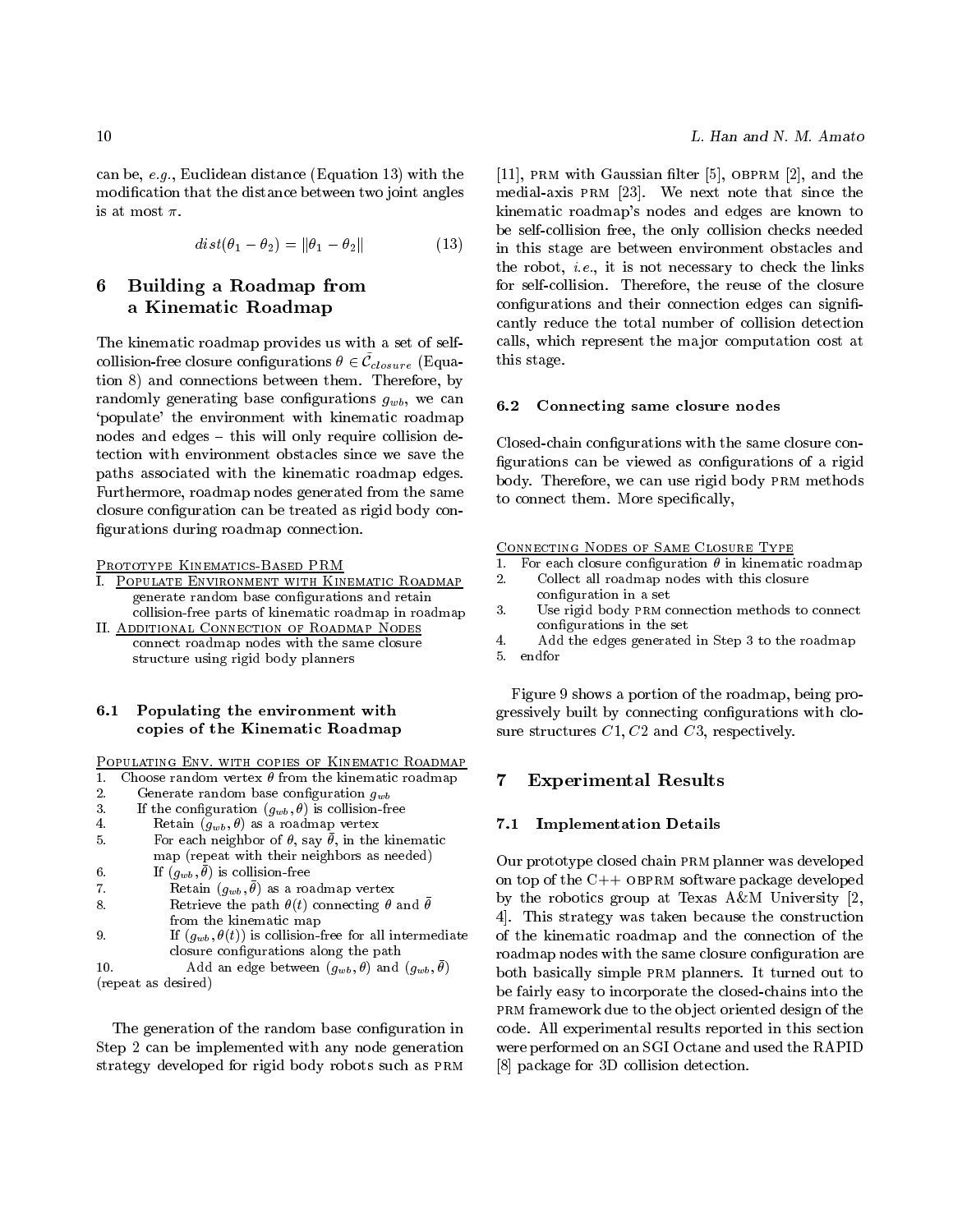

Figure 9: Roadmap connection in three rigid body phases: connecting congurations of type (a) C1, (b) C2, and (c) C3.

**Table 1:** Kinematic roadmap construction times (seconds) and statistics for k-link closed chains,  $k = 6, 7, 11$  and 15. In the table, planner and spatial chains are labeled respectively with  $P$  and  $S$  following their link numbers, and cfq and CC denote the number of nodes and the number of con nected components respectively in the resulting kinematic roadmap. Note that the roadmap for a single planar closed chain should have two connected components.

|       |            |     | Kinematic Roadmap Construction |   |  |
|-------|------------|-----|--------------------------------|---|--|
| Chain | Generation |     | Connection                     |   |  |
| Links | sec        | ctg | sec                            |   |  |
|       | 0.84       | 203 | 24.66                          | 2 |  |
|       | 0.90       | 122 | 9.88                           | 2 |  |
|       | 1.24       | 16  | 0.48                           |   |  |
| 15(F) | 1.63       | 3   | 0.01                           | 3 |  |
|       | 0.97       | 28  | 0.88                           |   |  |
|       | 1.09       | 20  | 0.41                           | 6 |  |
|       | 1.76       |     | 0.00                           |   |  |

#### 7.2 Experiments

While our planner can handle complicated threedimensional closed chains, the results presented here are for single loop closed chains in three-dimensional environments. In particular, the chains we consider consist of <sup>m</sup> identical links, all joints are revolute, and we partition the *m* joint angles into 3 consecutive passive angles and  $m-3$  active angles.

We first study the effectiveness of our method for generating the kinematic roadmap, which involves generating and connecting closure congurations in the absence of obstacles in the environment. We used the algorithm presented in Section 5.1 to check if it is feasible for a randomly generated active joint angle to achieve a closure conguration. As seen in Figures 3 and 6, this method was effective in generating and connecting closure congurations.

However, as predicted in Section 5.1, our success in



**Figure 10:** The Walls Environment.

generating closure congurations is closely tied to the "balance" of the partition of the joints into the active and passive sets. Table 1 shows the kinematic roadmap statistics for closed chains with various numbers of links (all cases contained three passive joint angles). The nodes were generated from 2000 trials using the algorithm sketched in Section 5.1. The edges were generated by trying to connect each node to its 20 nearest neighbors using a C-space straight line planner. The results shown in the table are consistent with the analysis of Section 5.1. Namely, for both planar and spatial types of chains, the planner generated more closure nodes for the chains with fewer links, which are also those for which the partition into the active and passive chains is most equal, and where their workspaces overlap the most. In addition, the results for planner chains are better than their spatial counterparts, again due to their larger overlapping workspaces. Clearly, the simple prm kinematic roadmap planner does not work as well for the 15-link planar chain and 11-link spatial chain. We are working on incorporating more sophisticated planning methods, such as the Ariadne's Clew algorithm [1], into our system which should help in such situations.

We now analyze the benefit of the kinematic pre-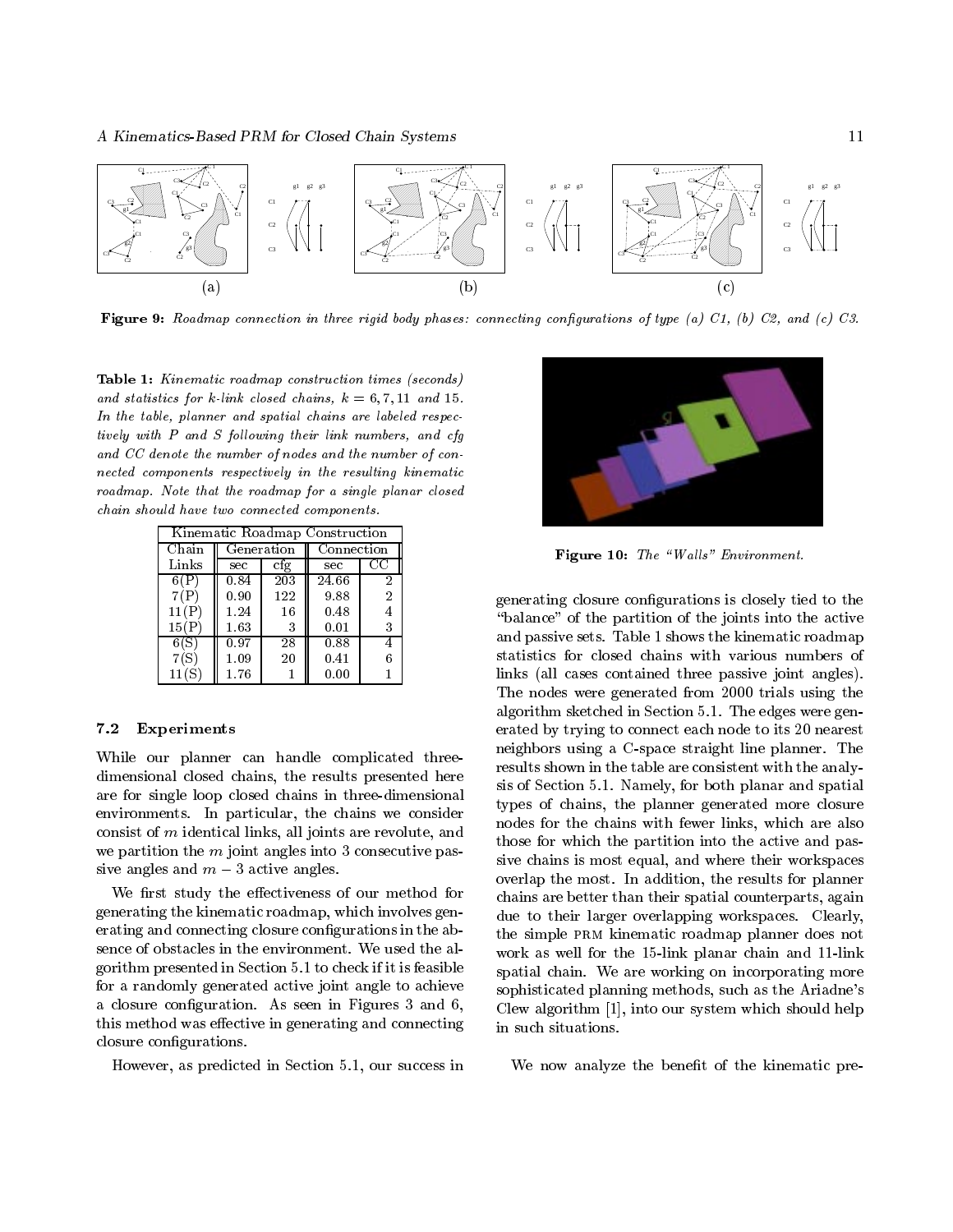Table 2: Roadmap construction times (seconds) and statistics for roadmaps constructed with and without the kinematic roadmap. In the table, planner and spatial chains are labeled respectively with  $P$  and  $S$  following their link numbers, and cfg and CC denote the number of nodes and connected components in the roadmap (there are two), re spectively.

|       |               |     |  | Roadmap Construction |            |       |    |
|-------|---------------|-----|--|----------------------|------------|-------|----|
| Chain | Kinematic Map |     |  | Generation           | Connection |       |    |
| Links | sec           | ctg |  | sec                  | ctg        | sec   |    |
|       | $1.25\,$      | 31  |  | 2.44                 | 341        | 12.56 |    |
| Ρ     |               |     |  | 5.25                 | 338        | 62.07 |    |
|       | 0.44          | 13  |  | 0.99                 | 132        | 9.27  | 3  |
| 91 P  |               |     |  | 4.63                 | 104        | 11.94 | 8  |
| 7(S   | 0.31          |     |  | 0.09                 | 43         | 3.93  |    |
| 7(S)  |               |     |  | 3.52                 | 39         | 5.61  | 16 |

processing. That is, the benefit of using the kinematic roadmap as opposed to simply generating closure con figurations directly in the environment (as was done in [18]). To study this issue, we compare roadmaps constructed with and without the kinematic preprocessing. We used the environment shown in Figure 10. Table 2 shows the statistics for 7 and 9-link chains. The roadmaps without kinematic preprocessing were generated using the prm planner implemented in the obprm software package. The nodes were generated from 4000 attempts, using the generation method outlined in Section 5.1, the only difference being that now the base configuration was randomly generated and collision was checked with the obstacles in the environment as well. The edges were generated using the straight line planner to connect each node to its 20 nearest neighbors. The kinematic map nodes were generated from 400 attempts for planer chains and 500 attempts for the spatial 7-link chain, and, again, the 20 nearest neighbors were checked using the straight line planner. Then, five different base configurations were generated for each closure node when populating the environment with copies of the kinematic roadmap. The final rigid body connections between configurations with the same closure type also used the straight line planner with the 20 nearest neighbors. As can clearly be seen from the table, the roadmaps constructed using kinematic preprocessing are superior in all aspects: faster computation and improved roadmap quality (fewer connected components).

# 8 Conclusion

This paper presents a kinematics-based probabilistic roadmap planner for closed chains. The two-stage construction of our roadmap first builds a (small) kinematic roadmap that deals solely with the robot's kinematics and utilizes both forward and inverse kinematics in its construction. In the second stage, the environment is populated with copies of the kinematic roadmap, and rigid body connections are made between nodes with the same closure type. Both stages employ prm planners to construct their roadmaps. Our preliminary experimental results indicate that the use of kinematics to guide the generation and connection of closure configurations is very beneficial, both reducing the computation costs and improving the connectivity of the resulting roadmap as compared to previous purely randomized approaches.

Therefore, we believe that augmenting the randomized philosophy of PRMs with more deliberate techniques developed in the robotics community is a promising direction to pursue for motion planning problems involving additional constraints.

While our results are promising, there are still many issues to be addressed. First, we intend to more fully exercise our current closed chain PRM planner on more complex linkages. We anticipate that the computational costs will grow, so that additional optimization will be required. One area we intend to explore in this regard is parallelization, which has been shown to be effective for traditional PRMs [3]. We also plan to study more complicated manipulation planning problems such as regrasp planning.

# Acknowledgement

We would like to thank Drs. Steve Wilmarth, Jeff Trinkle, and Peter Stiller for valuable discussions. We are also grateful to the robotics group at Texas A&M, especially Lucia Dale and Guang Song, for their help regarding the OBPRM software package.

This research was supported in part by NSF CA-REER Award CCR-9624315, NSF Grants IIS-9619850, EIA-9805823, and EIA-9810937, and by the Texas Higher Education Coordinating Board under grant ARP-036327-017.